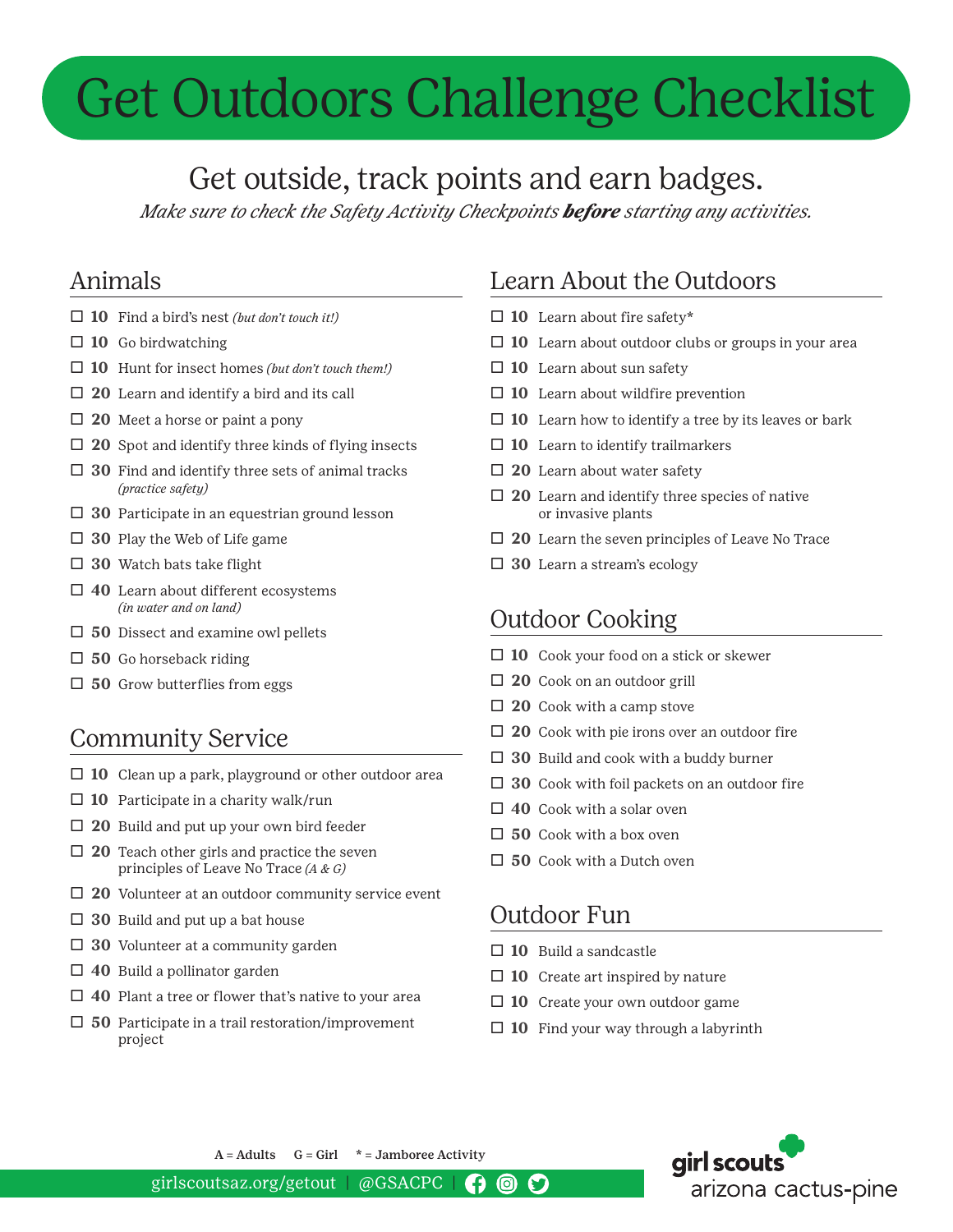# Get outside, track points and earn badges.

*Make sure to check the Safety Activity Checkpoints before starting any activities.*

- $\Box$  **10** Fly a kite
- □ 10 Go geocaching
- $\Box$  **10** Make leaf prints or rubbings using fallen leaves
- LJ **10** Play a game of Frisbee golf! *(or frisbee or golf)*
- □ 10 Play an outdoor game
- $\Box$  **10** Play in the snow
- $\Box$  **10** Read a book, paint or draw in the outdoors
- $\Box$  **10** Slingshots
- □ 10 Walk barefoot outdoors
- □ 10 Watch the sunrise or sunset
- □ 20 Attend a park ranger talk or hike and ask a question
- $\Box$  **20** Go on a night hike
- □ 20 Go trail running
- $\Box$  **20** Make your own stamp and go letterboxing
- □ 20 Participate in an outdoor scavenger hunt
- □ 20 Try a new outdoor sport
- $\Box$  **30** Go rock climbing or bouldering
- LJ **30** Go slacklining
- □ 30 Have an outdoor movie night
- □ 30 Try outdoor yoga
- □ 40 Complete a ropes/challenge course, climbing tower or zipline
- □ 40 Play an exciting game of target paintball
- LJ **40** Practice archery *(double points if you get a bullseye!)*
- LJ **40** Riflery
- LJ **40** Try go-karting
- □ 50 Visit one of GSACPC's camp properties
- □ 50 Complete an outdoor badge or journey
- □ 50 Gun safety
- LJ **50** Hatchet throwing *(Camp Maripai)*
- □ 50 Perform a flag retirement ceremony

#### Outdoor Skills

- □ 10 Create your own rain gauge
- □ 10 Go stargazing
- □ 10 GSACPC Wild Wonders Outdoor Experience *(points for each earned charm)*
- LJ **10** Learn four knots\*
- $\Box$  **10** Learn about and identify different types of clouds
- $\Box$  **10** Learn about sanitation
- $\Box$  **10** Learn the formula for calculating distance from a lightning strike
- □ 10 Make and sail a paper boat
- □ 10 Make and use a sundial
- □ 10 Plan a hiking trip
- $\Box$  **10** Practice rolling or stuffing a sleeping bag
- □ 10 Practice setting up a hammock
- $\Box$  **10** Practice your whistle skills and learn what certain blasts mean
- □ 10 Sing a song outdoors
- □ 20 Build a survival shelter
- □ 20 Build and launch a rocket
- LJ **20** Go hiking
- LJ **20** Identify wild edible plants *(don't eat them!)*
- $\Box$  **20** Learn about and practice knife skills and safety
- □ 20 Learn how to use a GPS
- □ 20 Learn how to use a personal locator beacon
- □ 20 Make art using outdoor materials
- □ 20 Plan a backpacking trip
- LJ **20** Practice lashing\*
- $\Box$  **20** Use a field guide to identify a plant, animal, or location
- $\Box$  **20** Use a star chart to identify constellations
- □ 20 Use binoculars, a telescope, or a magnifying glass to look at something up close
- LJ **30** Become First Aid/CPR certified
- $\Box$  **30** Build and light a campfire\*
- □ 30 Earn or use Troop Camp Certification Level 1 (TCC1)\*
- $\Box$  **30** Go cabin camping
- □ 30 Teach other girls about knife skills and safety
- □ 30 Track the phases of the moon for two weeks
- LJ **40** Go tent camping
- LJ **40** Lash something you can sit on\*
- □ 40 Navigate using a map and compass\*
- $\Box$  **40** Spend the night in a survival shelter



 $A =$  Adults  $G =$  Girl  $*$  = Jamboree Activity

girlscoutsaz.org/getout | @GSACPC |  $\mathbf C$ 0